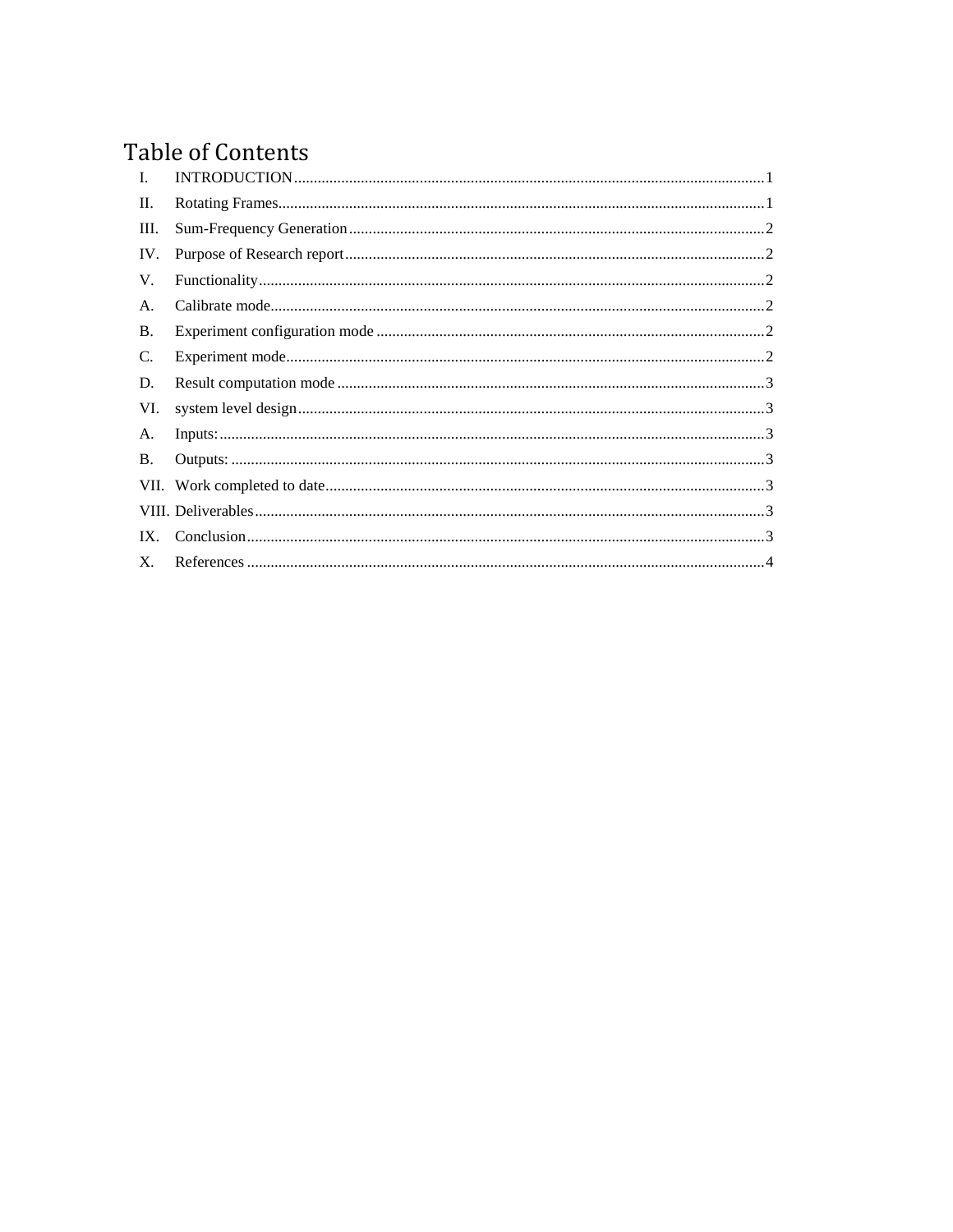*Abstract***— The Infrared Spectrometer is a device mainly used by chemists to allow the searching of a single molecule throughout a solution. Each bond absorbs a set frequency of infrared light and one could use that knowledge to figure out when there is a certain bond in your solution. It also allows the bond selected to 'light' up in the output. The main drawback of a standard infrared spectrometer is that it only is allowed to look at a single pixel and average it all together where the one I am creating is going to be two dimensional and selective time averaging. The research I have done here is to gain a better understanding of the technology itself, but to also see what worked and what didn't work for many others and try to implement their successes where they fit.** 

<span id="page-1-0"></span>I. INTRODUCTION he senior project that I have chosen is to create a two dimensional, selected time averaging infrared spectrometer. A standard infrared spectrometer works by utilizing an infrared laser and an infrared camera. The laser is directed via mirrors towards a capture point where the sample to be tested is. The ray of infrared light is then directed to the capture point of the spectrometer's camera. This process is only done for a single pixel. The infrared spectrometer measures how molecules react to the infrared light. Once hit by the light, the molecule will vibrate in a certain way, which is decided by the electronegativity of the molecule itself, as well as the actual wave length of the infrared beam. When the molecule is vibrating, it absorbs more the infrared beam than it would if it was not vibrating. The infrared spectrometer measures the amount of infrared light that is absorbed because a certain molecule will absorb the peak amount of infrared light at the same wave length each time. The practicality of this is to find if there is a certain molecule in a solution or to watch a reaction take place. T

A standard infrared spectrometer only measures this absorption over a single pixel, while the one I am helping create is doing all of this for a resolution of 320 x 240 pixels, which equates to 76,800 individual pixels. Another feature of the infrared spectrometer used in my senior project is that it will have selected time averaging. Selected time averaging is using the infrared spectrometer to take multiple images at a given frequency, then averaging the frames captured into a single image. This is done to reduce noise, or unwanted background, as much as possible which is necessary because, currently, there is no enclosure at all. The enclosure is a physical barrier to the system that is needed to limit the amount of water vapor and carbon dioxide. An infrared spectrometer achieves the best results when there is no water vapor or carbon dioxide, because these add noise and interfere with the data. In addition to averaging all of the frames together, we have the ability to select any connected pixels and have them averaged together. This advancement is an incredibly important aspect to the final product because it allows for the analysis of multiple samples at the same time. When observing a sample reaction, one could have a boundary set up so there are several reactions or solutions in a single frame, cutting down the time it takes to gather data on samples by up to six times.

Once the whole system is up and running, the chemistry department has research that they want to complete utilizing this piece of equipment. They want to test different solutions to see which one will have the greatest potential to become the next compound for batteries. This type of experiment almost requires a 2D Infrared Spectrometer because it allows them to compare the different solutions side by side in the same test.

## II. ROTATING FRAMES

<span id="page-1-1"></span>Since the creation of two dimensional infrared spectrometers, the chemistry community has worked hard to quicken its process. Currently, depending on the laser and camera used, it takes about 10 minutes to completely cycle through the available wavelengths on the laser. This may seem like a short amount of time but the people who use this every day for research do so up to a hundred times a day. Therefore, the possibility of reducing this time to just a minute or two not only increases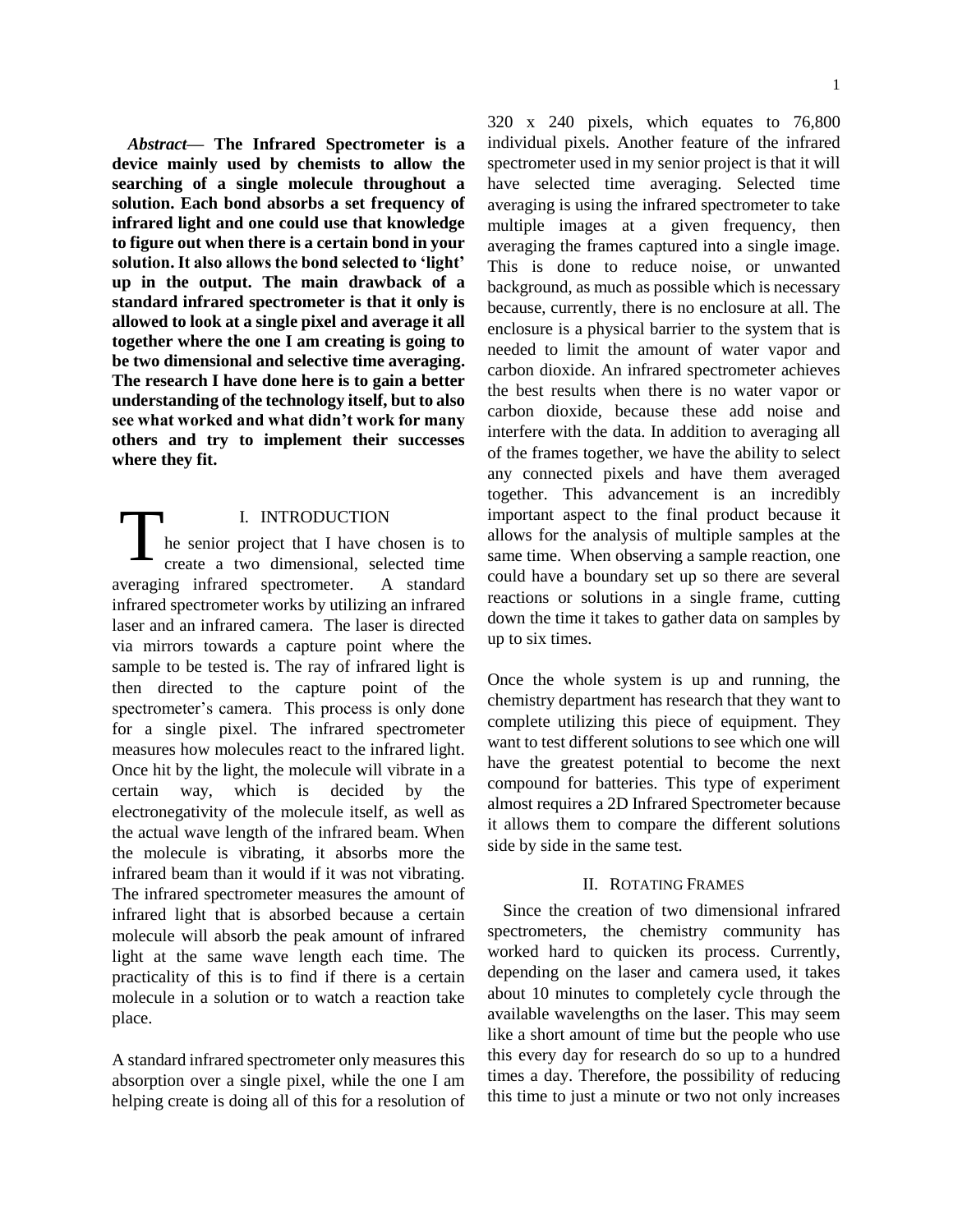the productivity of the individual person, but also the advancement of the research itself. This cycle time decrease is attributed to rotating frames. Although the setup is many times more complicated than two dimensional infrared spectrometers, some argue that it is worth the extra time to set up and money. Another potential problem is that when using rotating frames, the actual data is less precise, which the user would have to take into account. Usually, the impreciseness only shows up when looking at molecules that are not absorbing a significant amount of light. Recently, however, there have been several discoveries that have made rotating frames almost as accurate as not using them. Such research is being done by Karthick Kumar, which he explains in his Journal, Comparisons of 2D IR measured spectral diffusion in rotating frames using pulse shaping and in the stationary frame using the standard method:

"We have implemented a pulse-shaping based 2D IR vibrational echo experiment in a pump-probe geometry. Data were taken using … a stationary, a partially rotating, and a fully rotating acquisition frame. The spectra themselves, resulting from these data as well as the data previously acquired using a standard delay line setup, were found to be identical within the noise. Furthermore, the spectral diffusion information derived from them, in the form of a CLS analysis, was shown to be the same regardless of origin. The speed of data acquisition and the quality of the CLS derived from the pulse-shaping setup were both found to be superior to those derived from the standard setup. "[1]

In the above selection, Kumar talks on his results of his experiments, showing that he has developed a rotating frames method where it is as accurate and quicker than normal two dimensional infrared spectrometers.

#### III. SUM-FREQUENCY GENERATION

<span id="page-2-0"></span>Although there are no purchasable versions of a two dimensional infrared spectrometer, there are many that have been built, just as I am building my own. These two dimensional infrared spectrometers are being used for all sorts of different yet important research. Wei Xiong and colleagues implemented a version of two dimensional infrared spectrometer using a technique called heterodyne detected HD

two dimensional sum-frequency generation. [2] This sum-frequency generation allows the user to quickly go through each individual frequency and bring that data together to allow for extremely high level view of what sample you are looking at.

## <span id="page-2-1"></span>IV. PURPOSE OF RESEARCH REPORT

The research report provides several important pieces of information that are crucial to the success of this project. Although it was very difficult to find papers that correlated with my specific project and that were not so advanced that I could not understand them, the several I did find have become extremely useful. One of these in particular, explained several things that when setting up a 2D Infrared Spectrometer, one could easily do wrong.

## V. FUNCTIONALITY

<span id="page-2-2"></span>When building an instrument such as this for a group of people who do not have the required technical skills to make changes as they see fit, it is important to have set functions that they can use for all of their work.

## <span id="page-2-3"></span>*A. Calibrate mode*

When the system is put into calibrate mode by the user or automatically, it will run a thorough scan to get a good idea of the ambient values so when run in experiment mode it will produce a set of background images for the specified IR frequencies of the laser light. Optionally, a specified number of frames will be used to produce background images with lower noise level.

#### <span id="page-2-4"></span>*B. Experiment configuration mode*

In the experiment configuration mode, the user has to input the frequencies for the laser beam along with the time to average images for each frequency, and the overall time of the recording. This set of data may be followed by more sets of the same structure. Multiple configurations can be stored under different file names

## <span id="page-2-5"></span>*C. Experiment mode*

The system will power on the laser, if not already on, and then will perform the IR laser control and IR image recording according to the data stored in the experiment configuration file.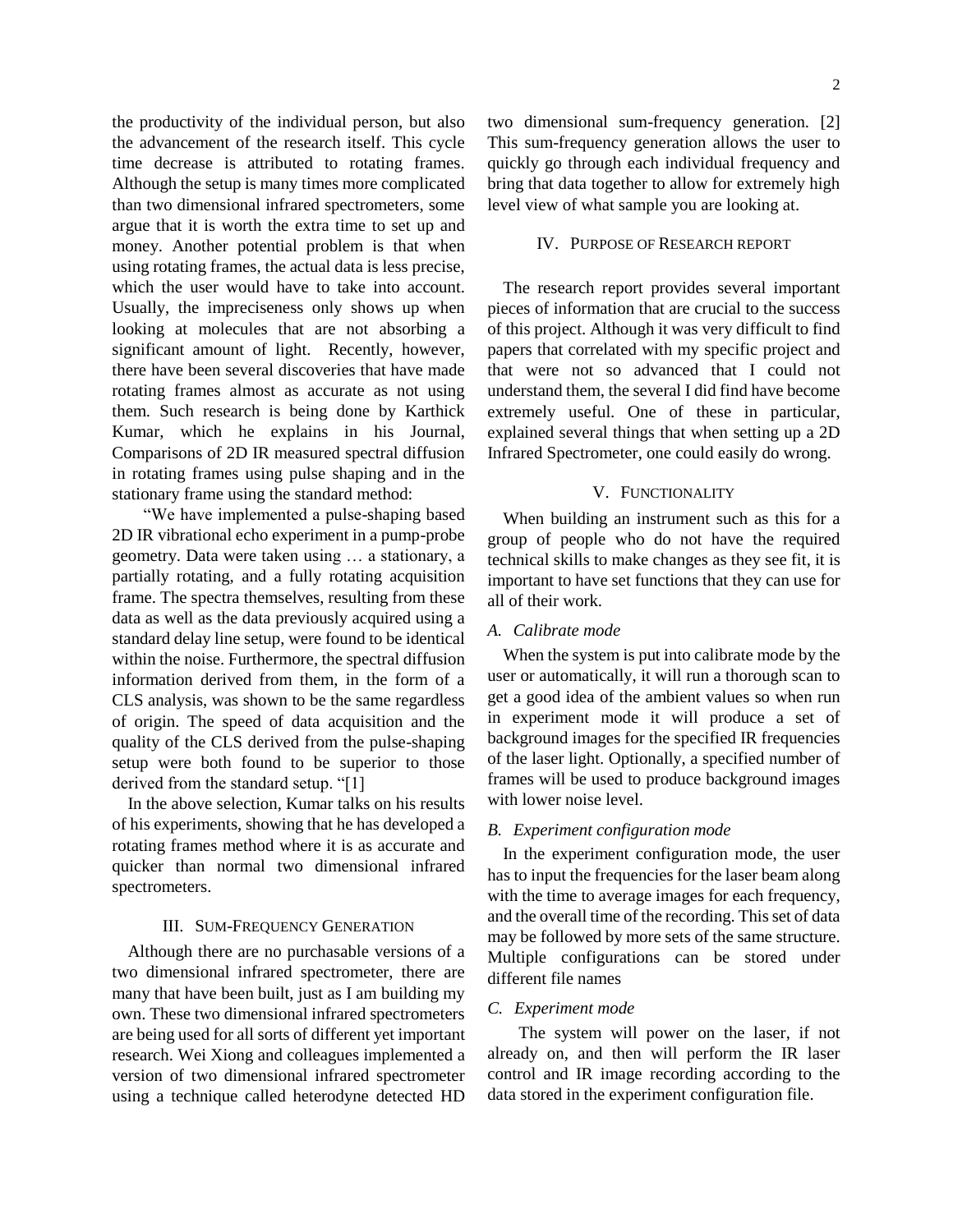## <span id="page-3-0"></span>*D. Result computation mode*

The prerecorded results of the experiment are compared with the background/calibration image for the user-selected area(s) of the image. The data file for the visualization of the results are prepared and stored in the file. Then a program to visualize the results is run. Programs such as Libre Office Spreadsheet, GnuPlot, and Octave (GNU Matlab equivalent) are considered for the final visualization.

## VI. SYSTEM LEVEL DESIGN

<span id="page-3-1"></span>The system level design document is used to describe the inputs and outputs of the system as a whole.

#### <span id="page-3-2"></span>*A. Inputs:*

- Request to calibrate, it is necessary to calibrate the system before use when external environment has changed activated by user.
- Request to immediately power up or power down the laser.
- Power to the camera, laser and computer.
- Request to start the experiment according to the specification stored in a configuration file, this has many inputs such as range of laser frequencies, time to be averaged, and the overall time of recording.
- The configuration file for the experiment.
- Request to process the experiment results for the selected area or areas of the sample.

## <span id="page-3-3"></span>*B. Outputs:*

- Archived background image/calibration data.
- Archived partially-processed 2D images from the spectrometer.
- Final processed images.

### VII. WORK COMPLETED TO DATE

<span id="page-3-4"></span>The work that I have been mostly completing for the first portion of this project is learning and teaching. Right away, I had to take a crash course on not only Infrared Spectrometers but also chemistry as a whole, to really get a firm grasp on what it is that I am dealing with. Once I learned what the Infrared Spectrometer does, I was able to start teaching the two chemistry students how to do work the program that was created. This involves constantly being on call for them, coming into the lab whenever they require my assistance. While doing this over the semester, I have also updated to layout and implemented several new functions to the GUI that the students use daily.

## VIII. DELIVERABLES

<span id="page-3-5"></span>For ECE 499, there are several deliverables that I came up with. Since I am the only member of my group, I do all of the labor myself. As talked about in presentation, this type of project works best with a dynamic 'to do' list, meaning there is no hard schedule for when things should be done. In terms of the parts that I am working with, there is the computer, infrared laser, infrared camera, motors and the actuator.

## IX. CONCLUSION

<span id="page-3-6"></span>While we are still in the process of constructing the two dimensional infrared spectrometer here at Bradley, I can use this research I found to improve it past what we initially thought it would be. Once the infrared spectrometer is finished here at Bradley, the chemistry department has plans to study how batteries charge and discharge over time. This will be done by applying charge to some of the molecules in the sample while having another section already charged. Through the replay feature of the code I am writing, one will be able to watch what happened with the ability to pause, and go frame by frame. The resulting new information this data will yield could lead us to batteries that hold more charge and could charge quicker than current commercial ones.